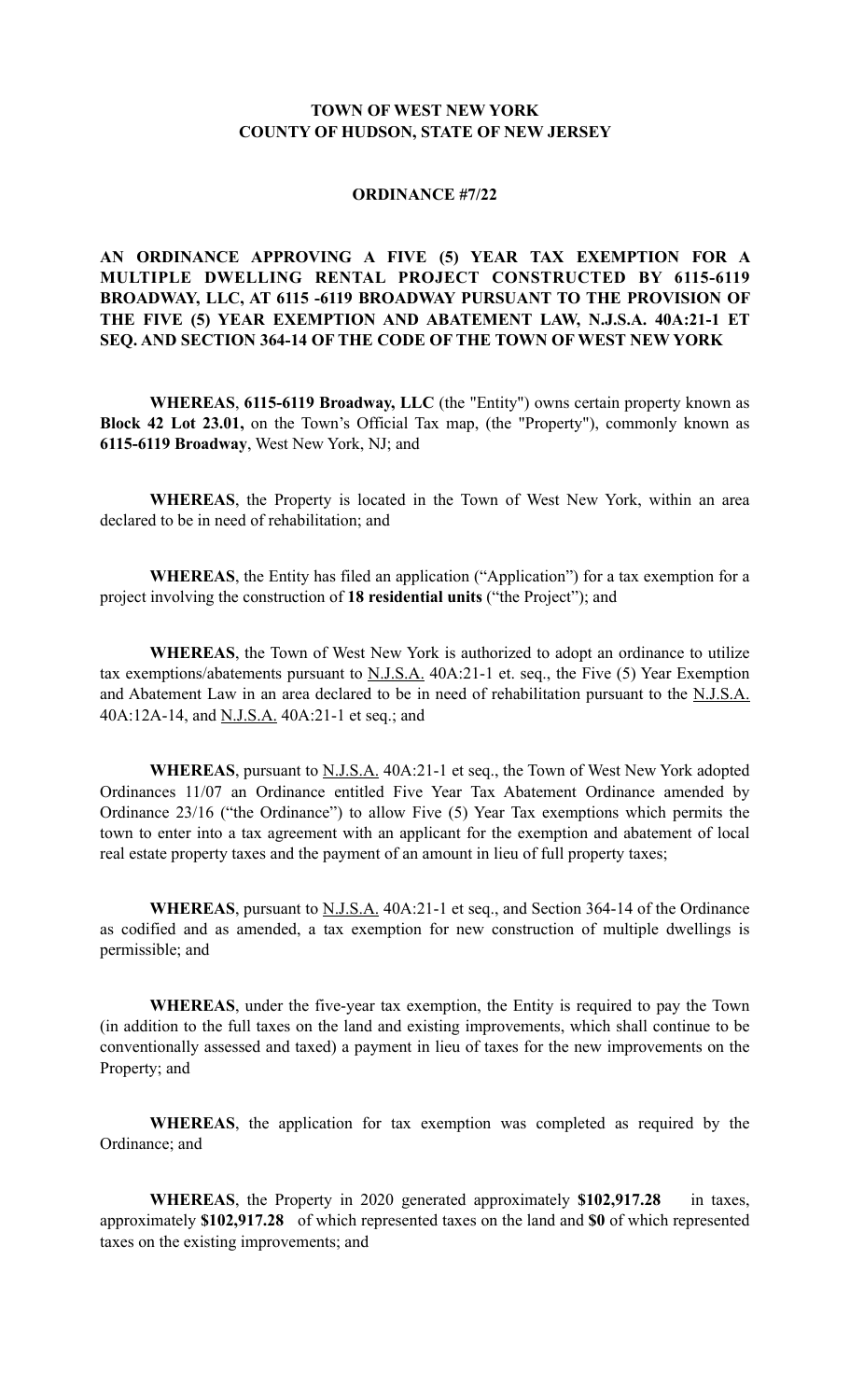**WHEREAS**, upon review of the application, the Board of Commissioners has determined that the proposed Project Improvements are eligible for tax exemption pursuant to N.J.S.A. 40A:21-9 and the Ordinance; and

**WHEREAS**, under the five-year tax exemption, the Entity would be required to pay the Town full taxes on the land and existing improvements, which shall continue to be conventionally assessed and taxed and which are estimated to be **\$102,917.28** per year; and

**WHEREAS**, in addition, under the five-year tax exemption, the Entity would also pay the Town a payment in lieu of taxes for the new improvements on the Property, based on an approximate estimated tax otherwise due on the improvements on the completed Project of approximately **\$77,889.57 total for the 18 residential units**, as follows:

(a) In the first full year following substantial completion, no payment on the new improvements;

(b) In the second full year following completion, an amount equal to 20% of taxes otherwise due on the new improvements, estimated to be **\$15,577.91**;

(c) In the third full year following completion, an amount equal to 40% of taxes otherwise due on the new improvements, estimated to be **\$31,155.83**;

(d) In the fourth full year following completion, an amount equal to 60% of taxes otherwise due on the new improvements, estimated to be **\$ \$46,733.74;** 

(e) In the fifth full year following completion, an amount equal to 80% of taxes otherwise due on the new improvements, estimated to be **\$62,311.66**; and

**WHEREAS**, as the five-year tax exemption will begin in the first full year following substantial completion, the Project will be subject to an added assessment during the year of substantial completion, **to be determined by the tax assessor or other appropriate official**; and

**WHEREAS**, upon the expiration of the tax exemption, it is estimated that the Project Improvements in total will generate a tax payment of approximately **\$180,806.85 total for the 18 residential units,** including taxes on land and existing improvements, based upon the current tax rate; and

**NOW THEREFORE BE IT ORDAINED** by the Mayor and Board of Commissioners of the Town of West New York, County of Hudson, State of New Jersey as follows:

1. The above recitals are incorporated as if fully set forth at length herein.

2. The Application for a five (5) year tax exemption for the full and true value of the Project Improvements is hereby approved.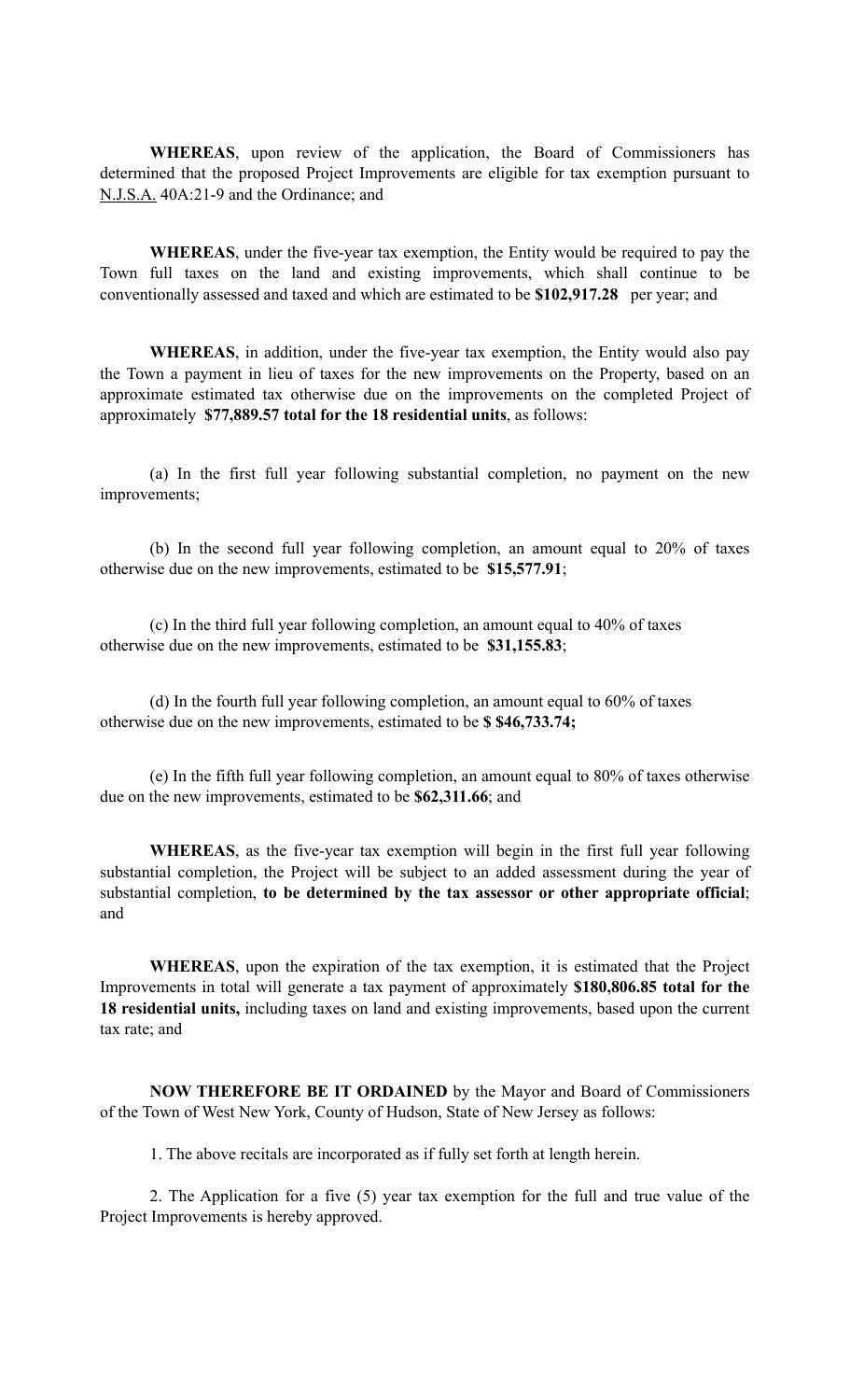3. The Mayor or Municipal Administrator is hereby authorized to execute a five-year tax exemption agreement ('Tax Agreement") for the Project which shall contain, at a minimum, the following terms and conditions:

- (a) The Entity will continue to be responsible for full taxes on the land and existing improvements, which shall continue to be conventionally assessed and taxed.
- (b) The payment in lieu of taxes on the Project Improvements shall in total be:
	- (i) In the first full year following substantial completion, no payment on the new improvements;
	- (ii) In the second full year following completion, an amount equal to 20% of taxes otherwise due on the new improvements;
	- (iii) In the third full year following completion, an amount equal to 40% of taxes otherwise due on the new improvements;
	- (iv) In the fourth full year following completion, an amount equal to 60% of taxes otherwise due on the new improvements;
	- (v) In the fifth full year following completion, an amount equal to 80% of taxes otherwise due on the new improvements; and
- (c) The taxes otherwise due for the Project Improvements shall be determined as of the date of completion by the municipal Tax Assessor.
- (d) The Tax Agreement for the Project shall take effect on January 1 of the tax year immediately following the completion of the Project and shall have a duration of five years unless terminated prior thereto.
- (e) The Project shall be subject to an added assessment during the year of substantial completion as provided by State law and local ordinance.
- (f) With respect to the transfer of the property, where it is determined that the new owner of the property will continue to use the property pursuant to the conditions which qualified the property, no tax shall be due, the exemption shall continue, and the agreement shall remain in effect.
- (g) At the termination of the Tax Agreement, the new improvements shall be subject to all applicable real property taxes as provided by State law and regulation and local ordinance; but nothing herein shall prohibit the Project, at the termination of an agreement, from qualifying for, and receiving the full benefits of, any other tax preferences provided by law.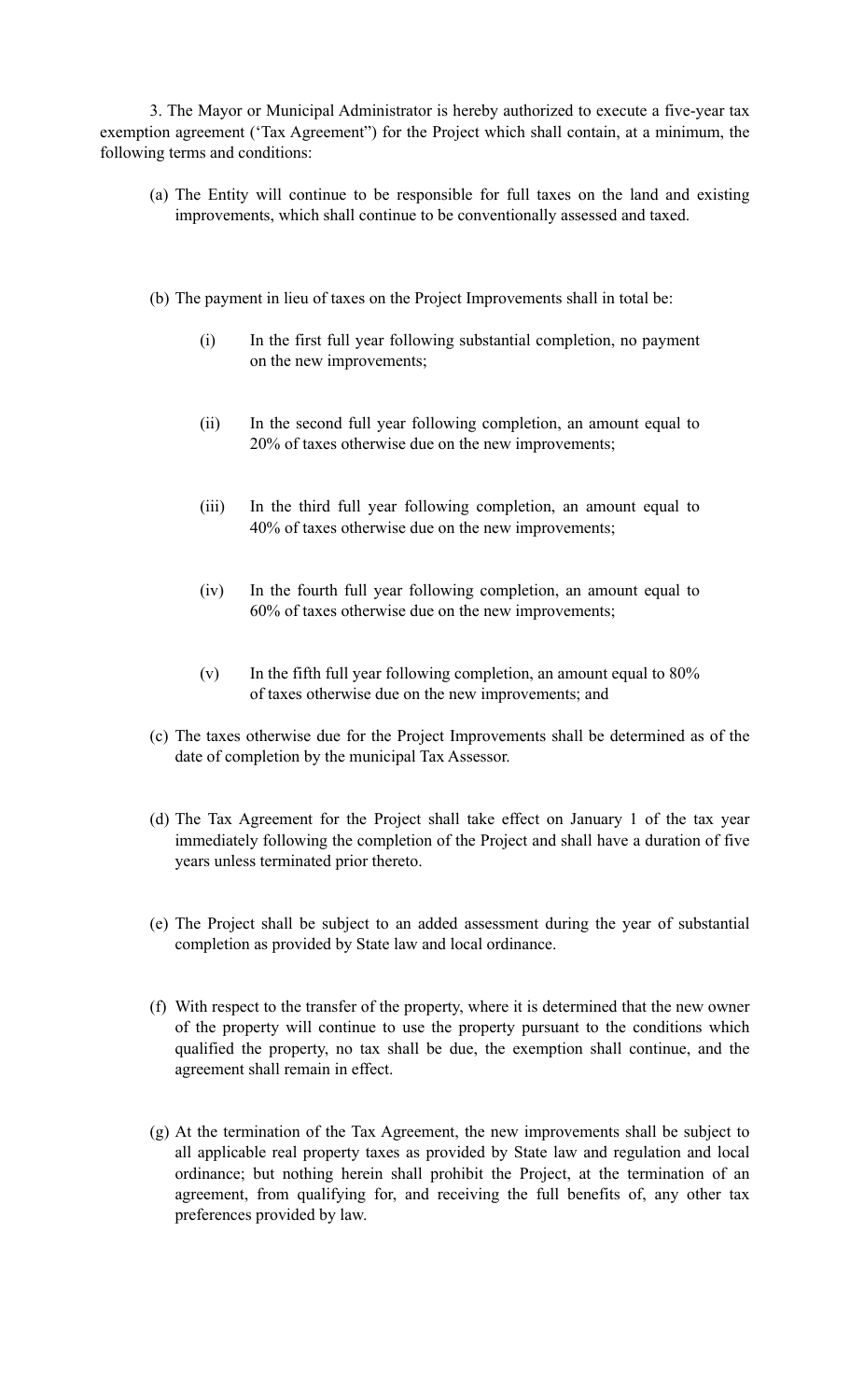(h) In the event the Project is developed as a rental property and then converted to a condominium, then the Tax Agreement shall terminate, and the Project will be assessed conventionally as of the date of the recording of the master deed.

4. The Tax Agreement shall be subject to the provisions of Section 364-19 of the Ordinance as codified. This Section shall be incorporated in the Tax Agreement by reference as if fully set forth therein.

5. The Municipal Clerk shall forward a copy of the Tax Agreements to the Director of the Division of Local Government Services in the Department of Community Affairs within thirty (30) days of the date of execution of the Tax Agreement.

6. All ordinances and parts of ordinances inconsistent herewith, excepting the Ordinance, are hereby repealed.

7. This ordinance shall take effect at the time and in the manner provided by law.

**Introduced: May 18, 2022 Adopted: June 8, 2022** 

## **Statement**

The foregoing ordinance having been previously adopted for first reading and published was further considered by the Mayor and Board of Commissioners of the Town of West New York on **June 8, 2022** and at said date was duly and finally adopted after public hearing thereon.

 $\mathcal{L}_\text{max}$ 

 $\mathcal{L}_\text{max}$  , where  $\mathcal{L}_\text{max}$  and  $\mathcal{L}_\text{max}$ Adelinny Plaza, RMC Town Clerk

Commissioner Victor M. Barrera

Commissioner Cosmo A. Cirillo, PhD.

 $\mathcal{L}_\text{max}$ Commissioner Margarita A. Guzman

 $\mathcal{L}_\text{max}$ 

Commissioner Yoleisy Yanez

 $\mathcal{L}_\text{max}$